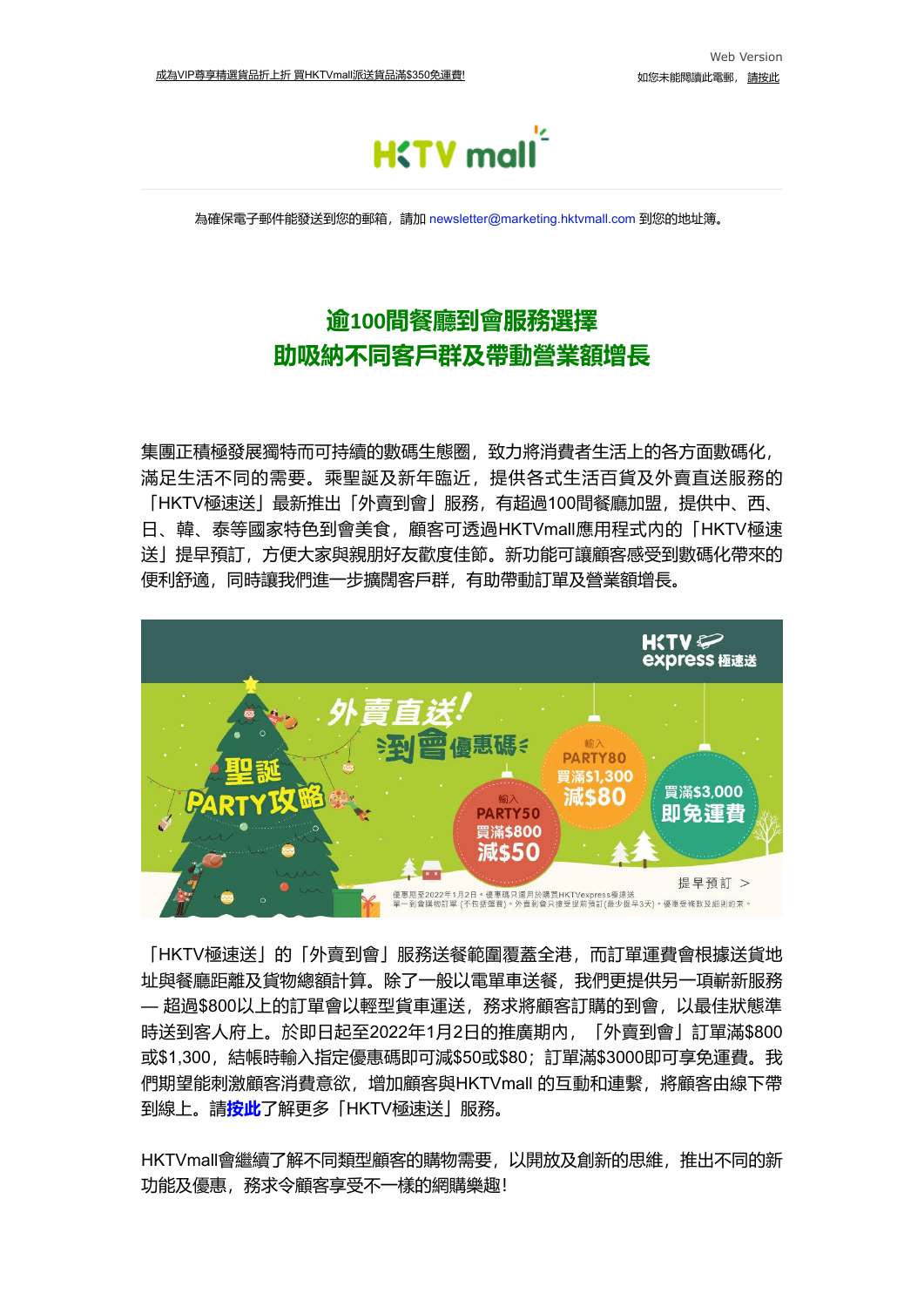

## **Party Food Catering Choices from Over 100 Restaurants Acquiring Different Customer Segments & Driving Sales**

We are committing to building a unique and sustainable digital ecosystem to digitalize consumer lives and fulfil different daily needs. With the approaching of Christmas and New Year, "HKTVexpress", which provides various grocery and lifestyle products and meal delivery services, has recently launched "Party Food Catering" delivery service, partnering with more than 100 restaurants to provide various party food catering choices with Chinese, Western, Japanese, Korean, Thai style, etc. Customers can place pre-order through "HKTVexpress" in HKTVmall app to enjoy a fruitful festival with families and friends. The new feature can bring more convenience to customers brought by digitalization, as well as broaden our customer base and contribute to the growth of orders and sales turnover.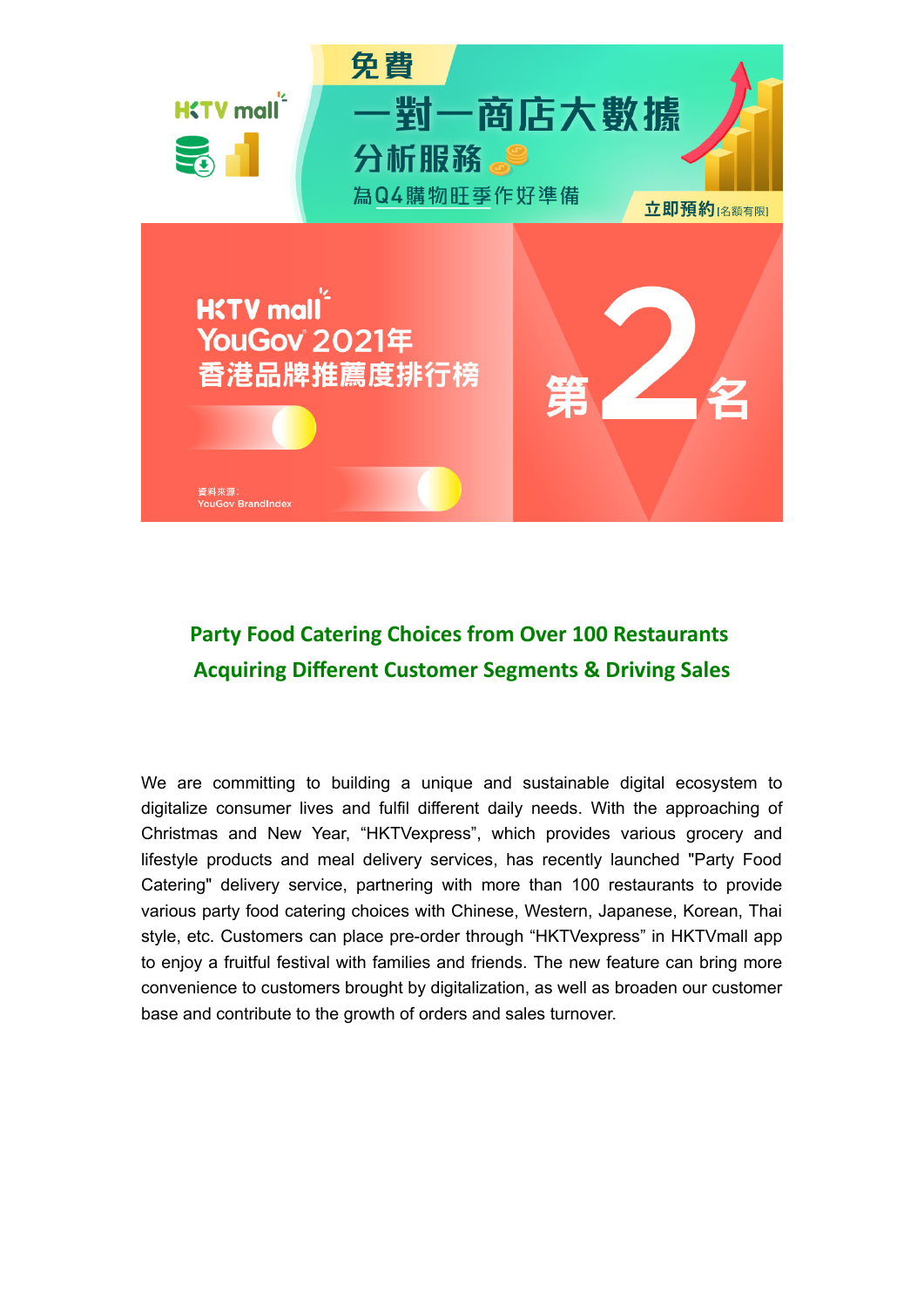

The delivery network covers all districts in Hong Kong for Party Food Catering in "HKTVexpress" in which the delivery fee will be calculated based on the delivery distance and the total order amount. In addition to the usual delivery by motorcycle, we also provide another new service - orders over \$800 will be delivered by light goods vehicle, so that the meals can be delivered to the customers on time in perfect condition. During the promotion period from now until 2 January, 2022, customers who place pre-order with Party Food Catering upon \$800 or \$1,300, entering the specific promo code during checkout will be able to enjoy an extra \$50 or \$80 off discount, while customers will be entitled to free delivery for order upon \$3,000. We aim to stimulate and drive customer spending, increasing the interaction and connection between customers and HKTVmall, and thus bringing customers from offline to online. Please **[CLICK](https://click.marketing.hktvmall.com/?qs=4253575a34786e072a0dc109ac240a9c3584e7adeab62ffce47b9df59e18f2eda0b0bb665214a2eefd5ed330c2b92295baddeff100ec4ba1) HERE** for more details of "HKTVexpress".

HKTVmall will explore different customer needs with open and creative attitudes and will continue to launch new features and promotions, bringing seamless and unique online shopping fun on HKTVmall!